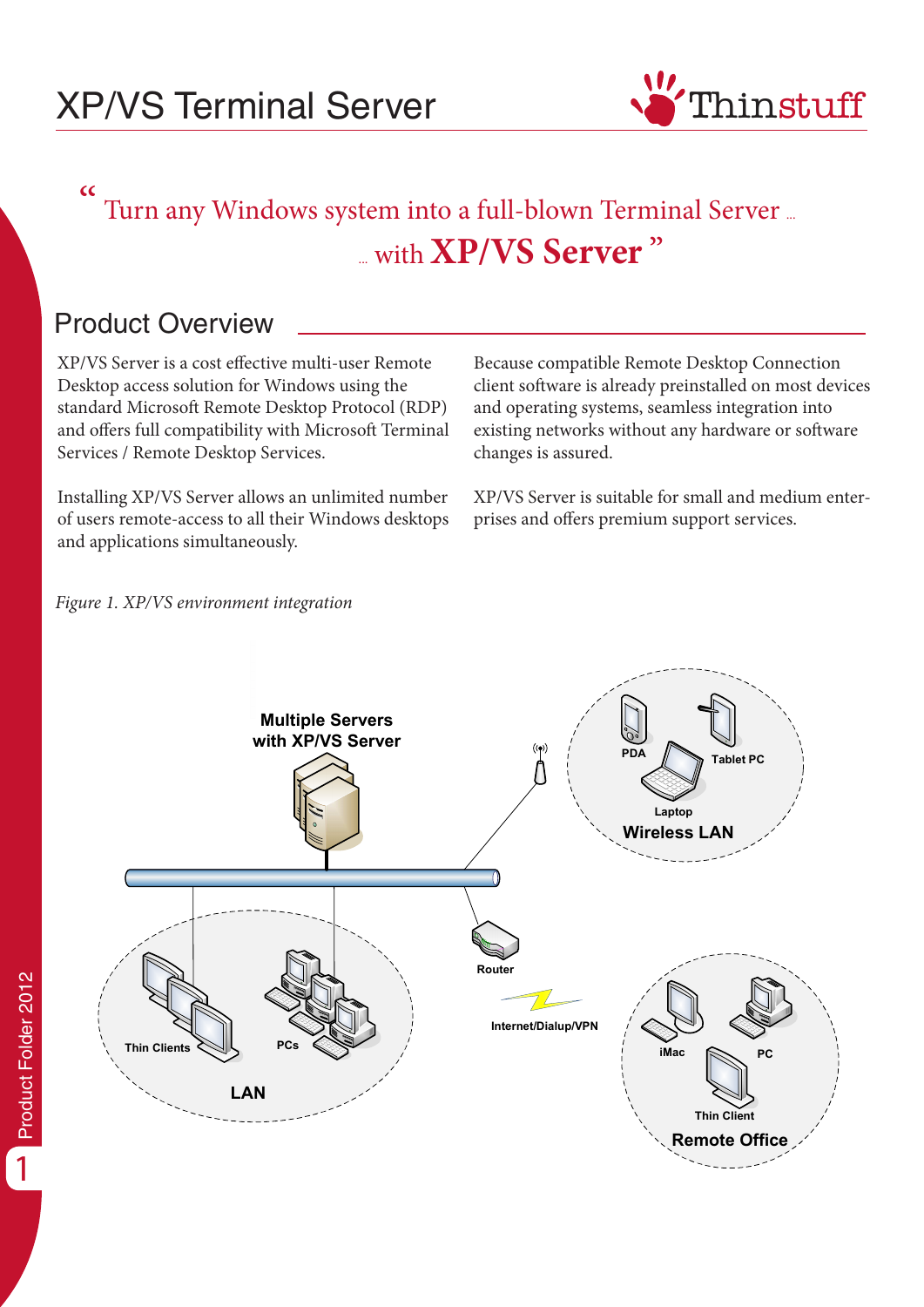## XP/VS Terminal Server



#### $\overline{\mathsf{C}}$ Enjoy the **high qualified** & fast **technical support** "

## Key Features

- XP/VS Server offers all major features of Microsoft Terminal Services / Remote Desktop Services
- Unlike Microsoft Terminal Services / Remote Desktop Services XP/VS Server also works on Windows XP, Vista, Windows 7, Small Business Server, Foundation Server and even the Home versions of XP, Vista and Windows 7.
- **TSX USB:** usage of any USB device over the network (USB 1.1. and 2.0) within the RDP session.
- **• TSX RemoteApp** TSX RemoteApp allows publishing of single applications instead of a complete Windows desktop over Remote Desktop connections. Applications published with TSX Remote-App appear on the client desktop as if they were local with their own start menu entry, taskbar icon and resizable window.
- **• TSX Session Broker** (Load Balancing): In multiple Terminal Server environments, incoming RDP sessions are automatically distributed among the Terminal Servers of a load balancing cluster .
- **•** Support for Windows 7, Server 2008 R2 Service Pack 1 and Microsoft Foundation Server 2011
- **• XP/VS Server with RemoteFX support:**  XP/VS Server also supports the RemoteFX codec which was introduced with Windows 7 and Server 2008 R2 Service Pack 1. The RemoteFX codec allows a rich user experience of any Multimedia content over Remote Desktop connections by using advanced encoding and compression technologies on the server side. Hardware RemoteFX decoding on the client side allows highly efficient and low cost Thin Clients starting from 150,00 €.
- **• XPVS Server with TSX Connect:**  Simple and secure RDP connections through any NAT and firewall devices. Just use your Google account to connect! This helpful feature is part of XP/VS Server and our new Remote-Desktop-Client "TSX Remote Desktop Connection" (TSX RDC), which is available for Windows, Android, Mac OS X and iOS.

## System requirements

#### **Hardware requirements:**

CPU: Min. Pentium IV 1Ghz or better RAM: Min. 512MB

*Recommended values for each additional RDP user:*

CPU: additional 100Mhz RAM: additional 128MB

#### **Software requirements:**

Windows XP, Vista,Windows 7, Server 2003, 2003 R2, 2008, 2008 R2 and all SBS-editions